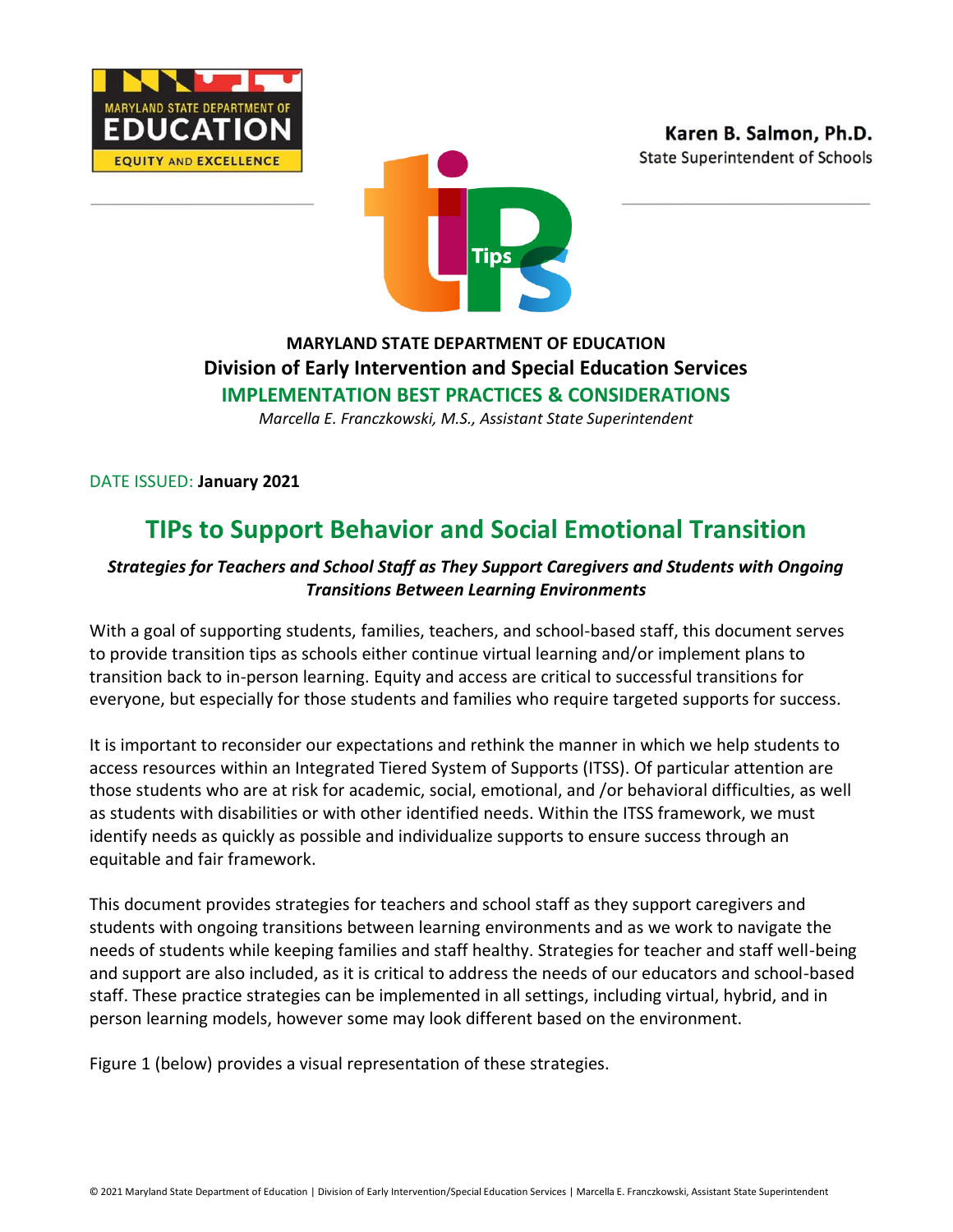#### **Maryland State Department of Education Division of Early Intervention and Special Education Services** *TIPs to Support Behavior and Social Emotional Transition*



| <b>STRATEGIES TO SUPPORT STUDENTS AND PARENTS</b>                                                                                                                                                                                                                                                                                                                                                                                                                                                                                                                                                                                                                                                                                                                                                                                                                 |                                                                                                                                                                                                                                                                                                                                                                                                                                                                                                                                                                                                                                                                                                                                                                                                                                                                                                                                                                                                |  |
|-------------------------------------------------------------------------------------------------------------------------------------------------------------------------------------------------------------------------------------------------------------------------------------------------------------------------------------------------------------------------------------------------------------------------------------------------------------------------------------------------------------------------------------------------------------------------------------------------------------------------------------------------------------------------------------------------------------------------------------------------------------------------------------------------------------------------------------------------------------------|------------------------------------------------------------------------------------------------------------------------------------------------------------------------------------------------------------------------------------------------------------------------------------------------------------------------------------------------------------------------------------------------------------------------------------------------------------------------------------------------------------------------------------------------------------------------------------------------------------------------------------------------------------------------------------------------------------------------------------------------------------------------------------------------------------------------------------------------------------------------------------------------------------------------------------------------------------------------------------------------|--|
| <b>TIPS TO SUPPORT STUDENTS</b>                                                                                                                                                                                                                                                                                                                                                                                                                                                                                                                                                                                                                                                                                                                                                                                                                                   | <b>TIPS TO SUPPORT PARENTS/CAREGIVERS</b>                                                                                                                                                                                                                                                                                                                                                                                                                                                                                                                                                                                                                                                                                                                                                                                                                                                                                                                                                      |  |
| <b>Engage</b>                                                                                                                                                                                                                                                                                                                                                                                                                                                                                                                                                                                                                                                                                                                                                                                                                                                     |                                                                                                                                                                                                                                                                                                                                                                                                                                                                                                                                                                                                                                                                                                                                                                                                                                                                                                                                                                                                |  |
| • Acknowledge each student; offer daily<br>positive greetings; use kind language; smile<br>with your eyes<br>• Show interest in building strong, caring<br>relationships and be intentional about it;<br>build belonging; show that students matter to<br>you<br>• Build norms that are consistently<br>implemented<br>• Acknowledge efforts, not only success<br>• Check-in each day and throughout the day<br>with prompts focused on the positive<br>• Integrate brain breaks and movement into<br>schedules<br>• Reinforce skills throughout each day; build<br>upon likes and strengths<br>• Offer voice and choice in the classroom,<br>whenever possible; share power: treat<br>students with respect and give them a say<br>- Engage students in social stories to self-<br>identify needs and seek support<br>• Structure/promote engagement of students | • Focus engagement or re-engagement through<br>social workers, counselors, pupil personnel<br>workers, etc.<br>• Use SECAC, PTA, parent resource centers, etc.,<br>to connect with parents and guide<br>engagement<br>• Explain to parents how students are learning,<br>how they can support them, how to use the<br>virtual platform, how to support student<br>engagement<br>• Offer services, meetings, and information in<br>multiple languages<br>• Offer educational, self-help, and support<br>opportunities for families<br>• Provide training related to behavior challenges<br>at home and navigating virtual learning<br>through developing schedules/everyday<br>routines<br>• Educate and encourage parents on how to<br>reinforce positive behaviors at home<br>• Designate staff to reach out and offer behavior<br>coaching to parents<br>• Offer ongoing emails, calls, text messages<br>(parent choice) and ongoing updates on<br>behavior and academic achievement (report |  |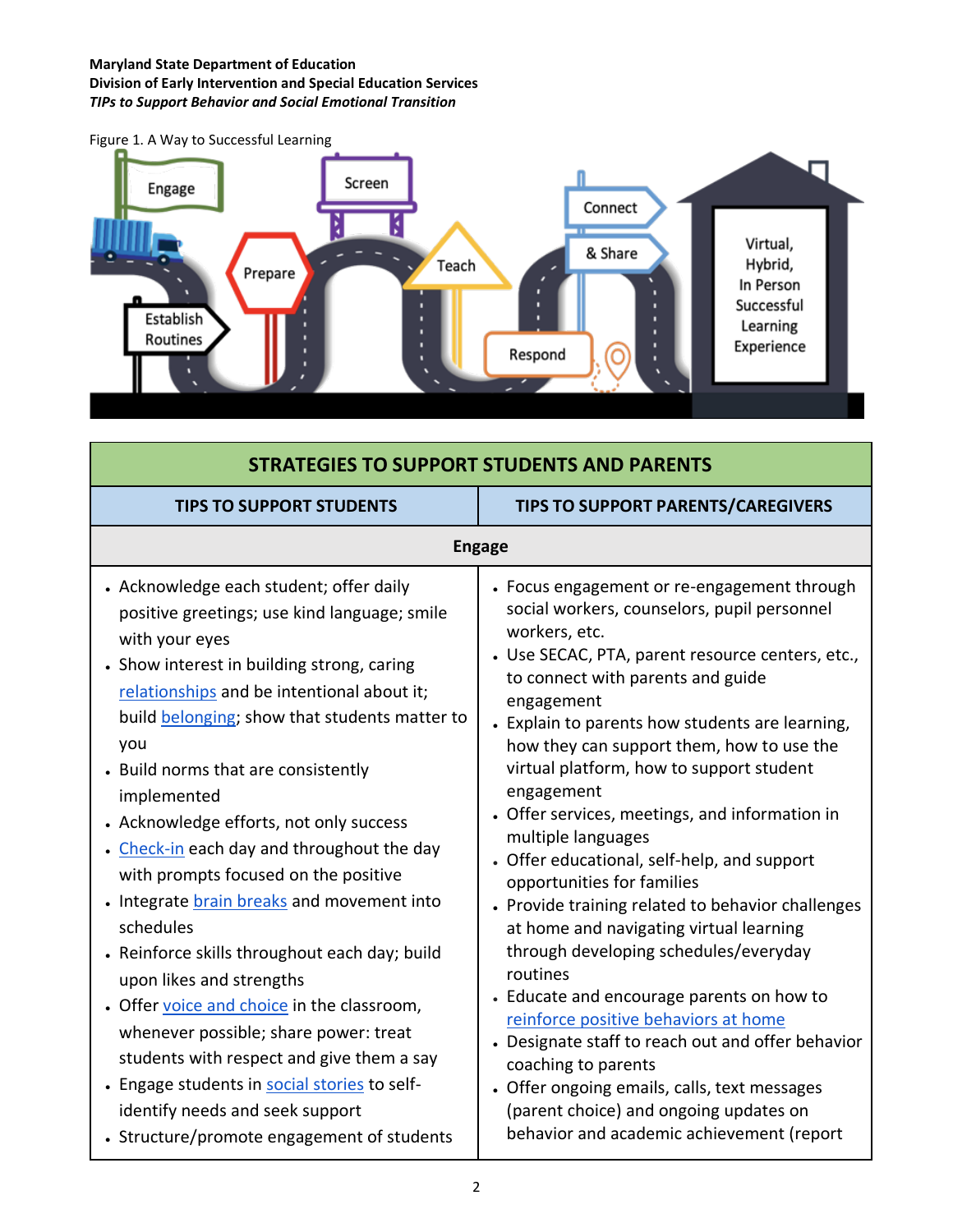| with peers; remind them to use kind language<br>and smile<br>• Remind students to be patient and kind with<br>themselves; promote self-calming strategies<br>(Virtual calm down activities)<br>• Enlist paraprofessionals to support students<br>virtually (provide technology to support staff)<br>• Provide videos and lessons on basic social<br>skills<br>• Support students to feel positive about the<br>future and the return to school<br>• Talk to students about behavior and academic<br>achievement (focus on positive efforts, small<br>changes, and successes)<br>• Acknowledge students when they show<br>thoughtfulness and respect for peers, adults,<br>and the school<br>• Make phone calls; paraprofessionals can<br>check in with students (see how they are<br>doing, if they need anything, or just to talk)<br>• Ensure ongoing contact with students and<br>their families; consider home visits (drive-<br>way, drive-by) | on the positive attempts, small changes, as<br>well as any successes)<br>• Share information on community and school-<br>based resources<br>• Enlist paraprofessionals to facilitate tactile<br>communication with families (e.g. putting together<br>holiday cards to send out, adding a positive and<br>personal note for each family)<br>• Encourage children living together to learn<br>together; older siblings may be able to explain<br>difficult subjects to younger children<br>• Keep families informed (assignments,<br>discussion, materials) so they can support the<br>student<br>• Make phone calls; paraprofessionals can check<br>in with families (how they are doing, if they<br>need anything, or just to talk)<br>• Consider home visits (drive-way, drive-by) |
|-----------------------------------------------------------------------------------------------------------------------------------------------------------------------------------------------------------------------------------------------------------------------------------------------------------------------------------------------------------------------------------------------------------------------------------------------------------------------------------------------------------------------------------------------------------------------------------------------------------------------------------------------------------------------------------------------------------------------------------------------------------------------------------------------------------------------------------------------------------------------------------------------------------------------------------------------------|--------------------------------------------------------------------------------------------------------------------------------------------------------------------------------------------------------------------------------------------------------------------------------------------------------------------------------------------------------------------------------------------------------------------------------------------------------------------------------------------------------------------------------------------------------------------------------------------------------------------------------------------------------------------------------------------------------------------------------------------------------------------------------------|
| <b>TIPS TO SUPPORT STUDENTS</b>                                                                                                                                                                                                                                                                                                                                                                                                                                                                                                                                                                                                                                                                                                                                                                                                                                                                                                                     | <b>TIPS TO SUPPORT PARENTS/CAREGIVERS</b>                                                                                                                                                                                                                                                                                                                                                                                                                                                                                                                                                                                                                                                                                                                                            |
|                                                                                                                                                                                                                                                                                                                                                                                                                                                                                                                                                                                                                                                                                                                                                                                                                                                                                                                                                     | <b>Establish Routines</b>                                                                                                                                                                                                                                                                                                                                                                                                                                                                                                                                                                                                                                                                                                                                                            |
| . Maintain routines and plans, but be flexible<br>when needed<br>. Start each day with a review of the daily<br>schedule<br>• Review assignments and expectations each<br>day<br>Set classroom norms and anti-bias practices<br>Discuss classroom safety                                                                                                                                                                                                                                                                                                                                                                                                                                                                                                                                                                                                                                                                                            | • Provide guidance to support parents as they<br>establish routines at home (e.g. setting up a<br>space where students can focus and be<br>comfortable while attending virtual school or<br>doing homework)<br>• Support or give examples to parents on<br>creating schedules that offer structure and<br>allow for chores and play<br>• Understand, from parent perspective, if there<br>is too much screen time or work assigned                                                                                                                                                                                                                                                                                                                                                   |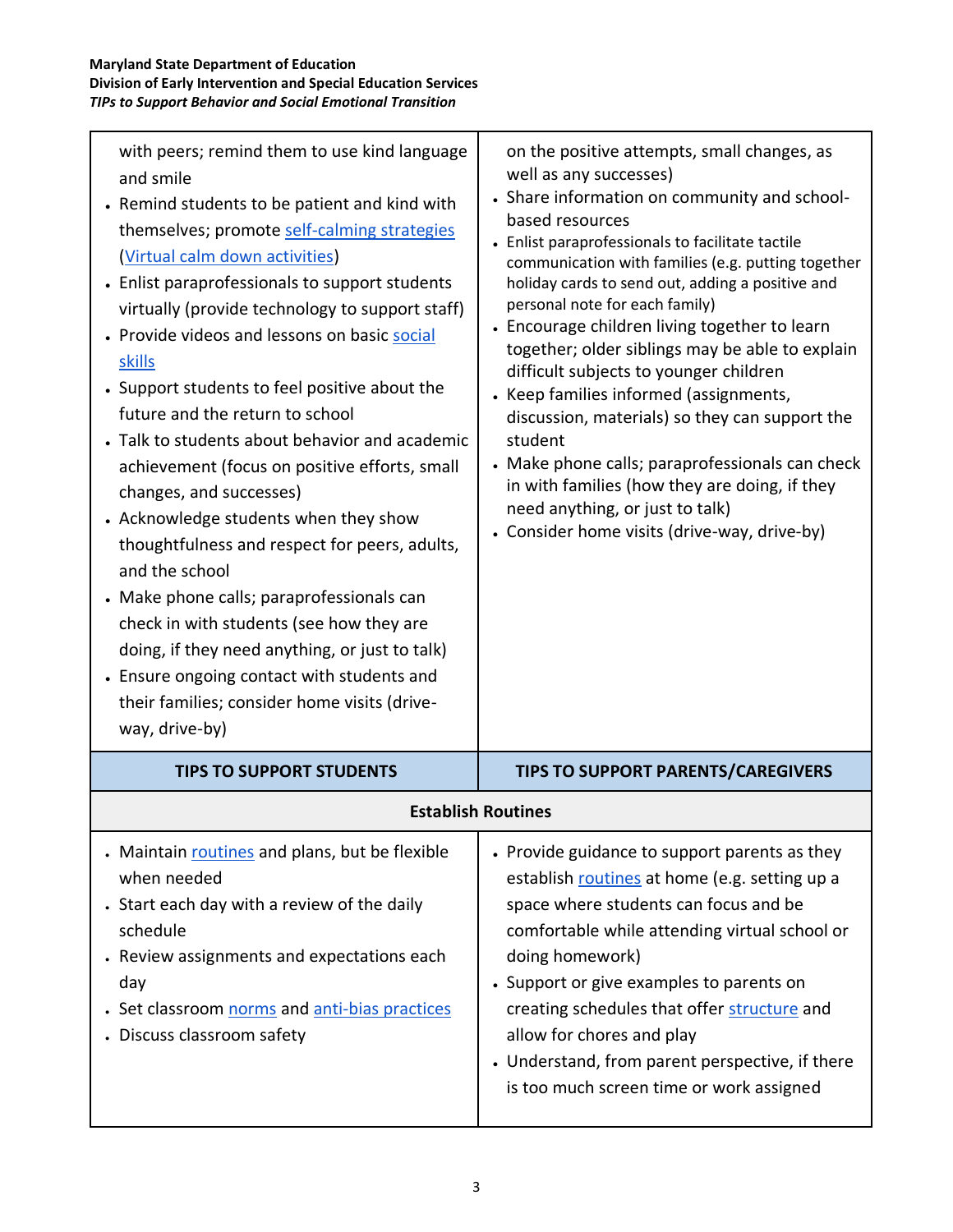| <b>TIPS TO SUPPORT STUDENTS</b>                                                                                                                                                                                                                                                                                                                                                                                                                                                                                                                                                                                                                                                                                                                                                                                                                                                            | <b>TIPS TO SUPPORT PARENTS/CAREGIVERS</b>                                                                                                                                                                                                                                                                                                                                                                                                                                                                                              |  |
|--------------------------------------------------------------------------------------------------------------------------------------------------------------------------------------------------------------------------------------------------------------------------------------------------------------------------------------------------------------------------------------------------------------------------------------------------------------------------------------------------------------------------------------------------------------------------------------------------------------------------------------------------------------------------------------------------------------------------------------------------------------------------------------------------------------------------------------------------------------------------------------------|----------------------------------------------------------------------------------------------------------------------------------------------------------------------------------------------------------------------------------------------------------------------------------------------------------------------------------------------------------------------------------------------------------------------------------------------------------------------------------------------------------------------------------------|--|
| <b>Screen</b>                                                                                                                                                                                                                                                                                                                                                                                                                                                                                                                                                                                                                                                                                                                                                                                                                                                                              |                                                                                                                                                                                                                                                                                                                                                                                                                                                                                                                                        |  |
| • Monitor progress; screen for skill loss and for<br>emerging needs (academic and behavioral)<br>through assessments<br>• Consult with academic or behavior specialists,<br>as needed<br>• Modify behavioral coaching by setting<br>Examine data to guide academic or behavioral<br>programming; paraprofessionals can assist<br>interpreting results from surveys                                                                                                                                                                                                                                                                                                                                                                                                                                                                                                                         | • Communicate with parents regarding concerns<br>- theirs and yours (academic and behavioral)<br>• Ask parents for feedback on skill acquisition<br>and deficits<br>• Support parents to connect with their IEP<br>Team<br>• Connect parents, as needed, with behavior<br>specialists, counselors, etc.<br>• Support parents to collect data (parent choice)                                                                                                                                                                           |  |
| <b>TIPS TO SUPPORT STUDENTS</b>                                                                                                                                                                                                                                                                                                                                                                                                                                                                                                                                                                                                                                                                                                                                                                                                                                                            | <b>TIPS TO SUPPORT PARENTS/CAREGIVERS</b>                                                                                                                                                                                                                                                                                                                                                                                                                                                                                              |  |
| <b>Teach</b>                                                                                                                                                                                                                                                                                                                                                                                                                                                                                                                                                                                                                                                                                                                                                                                                                                                                               |                                                                                                                                                                                                                                                                                                                                                                                                                                                                                                                                        |  |
| • Prioritize social-emotional skill building and<br>safe coping strategies<br>• Embed activities that require student<br>behavioral and emotional skills and guide<br>students to make those connections<br>• Teach, remind, and prompt students on rules<br>and expectations of learning<br>• Model expectations in a calm, confident and<br>deliberate manner<br>• Consider how to actively engage each student<br>• Encourage children to practice skills and<br>knowledge they already have<br>Engage in culturally responsive teaching<br>practices and strategies<br>Help students build executive functioning<br>skills<br>• Streamline access to resources; make sure<br>information provided to students is concise<br>and essential; help students get organized<br>during virtual learning<br>• Use breakout rooms and assign students<br>specific roles - allowing practice of | • Prioritize social-emotional skill building; share<br>how to support SEL<br>• Ensure parents can help children cope using<br>well-being tips<br>• Talk to parents about how they can support<br>learning; help them understand that asking a<br>few questions to their child each day about<br>what they are learning in school engages them<br>in the learning process<br>• Assist parents with talking to children about<br>COVID-19; provide resources<br>• Provide parents with models and narratives on<br>how to solve problems |  |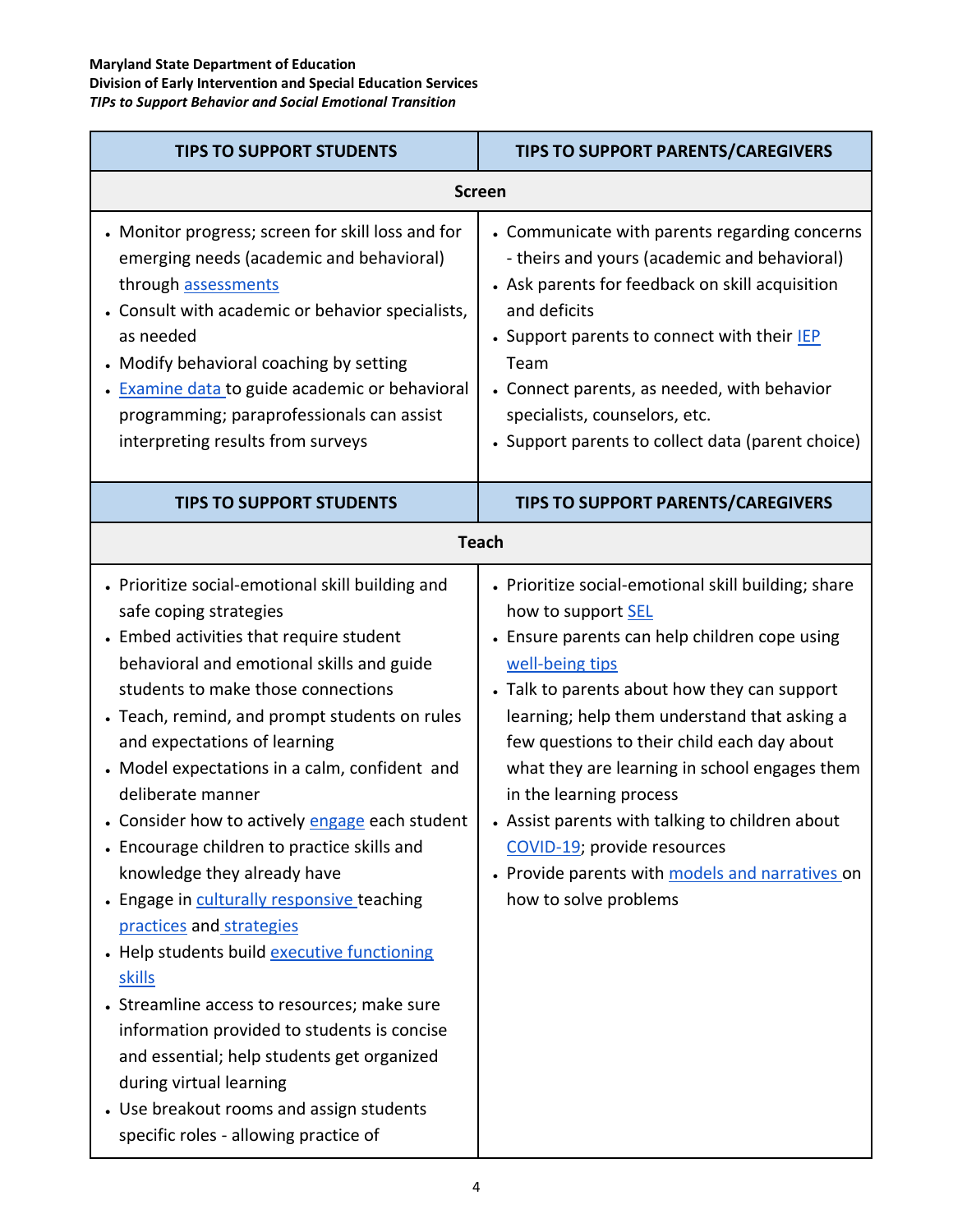| communication and collaboration skills (get<br>support from paraprofessionals)<br>Help students imagine and recognize the<br>positive (in the world, successes, skills)<br>• Use real world examples and connect them to<br>SEL skills (Has anyone ever)<br>• Challenge growth, push student to get better<br>(help them set goals and check in progress<br>made)<br>Provide opportunities for students to think<br>deeply, to connect with their peers, and to<br>get excited about learning again |                                                                                                 |
|-----------------------------------------------------------------------------------------------------------------------------------------------------------------------------------------------------------------------------------------------------------------------------------------------------------------------------------------------------------------------------------------------------------------------------------------------------------------------------------------------------|-------------------------------------------------------------------------------------------------|
| <b>TIPS TO SUPPORT STUDENTS</b>                                                                                                                                                                                                                                                                                                                                                                                                                                                                     | <b>TIPS TO SUPPORT PARENTS/CAREGIVERS</b><br><b>Prepare</b>                                     |
| • Ensure careful planning for <b>transition</b> to a                                                                                                                                                                                                                                                                                                                                                                                                                                                | • Establish a culture of inclusion and respect                                                  |
| different setting of instruction<br>Differentiate supports based on need                                                                                                                                                                                                                                                                                                                                                                                                                            | that welcomes all parents and students<br>• Ask families what supports they need                |
| • Show pictures of the "new" classroom; review                                                                                                                                                                                                                                                                                                                                                                                                                                                      | • Provide resources (agency-based and virtual)                                                  |
| safety precautions and expectations, and<br>practice needed skills                                                                                                                                                                                                                                                                                                                                                                                                                                  | • Engage with parent groups to expand reach<br>• Share plans for virtual, hybrid, and in person |
| • Develop and share social stories to support<br>students; engage in role playing of various                                                                                                                                                                                                                                                                                                                                                                                                        | school through email, phone messages, texts,<br>and mailings                                    |
| scenarios                                                                                                                                                                                                                                                                                                                                                                                                                                                                                           | • Ask about and address fears and concerns                                                      |
| • Use puppets to work through behavioral,<br>emotional, and home stressors                                                                                                                                                                                                                                                                                                                                                                                                                          | • Help parents develop a daily schedule that<br>includes learning, play, movement, chores,      |
| Talk about the importance of wearing masks;<br>practice wearing them during virtual learning                                                                                                                                                                                                                                                                                                                                                                                                        | and fun<br>• Encourage students and families to explore                                         |
| and/or through home visits on driveways or                                                                                                                                                                                                                                                                                                                                                                                                                                                          | new activities during free time                                                                 |
| porches<br>• Use relationship mapping to track                                                                                                                                                                                                                                                                                                                                                                                                                                                      | • Help parents find ways for children to remain<br>connected with family and friends safely     |
| interactions with students identifying                                                                                                                                                                                                                                                                                                                                                                                                                                                              | • Make sure families have the supplies and tools                                                |
| students who need additional support                                                                                                                                                                                                                                                                                                                                                                                                                                                                | needed for learning                                                                             |
| • Set norms, emphasizing the building of<br>classroom norms together                                                                                                                                                                                                                                                                                                                                                                                                                                | • Work with parents to determine what<br>strategies, implemented prior to COVID-19,             |
| • Establish a collaborative culture of inclusion                                                                                                                                                                                                                                                                                                                                                                                                                                                    | can be implemented with their support                                                           |
| and respect that welcomes all students                                                                                                                                                                                                                                                                                                                                                                                                                                                              | • Send notes to parents suggesting ways they<br>can help students stay connected to the         |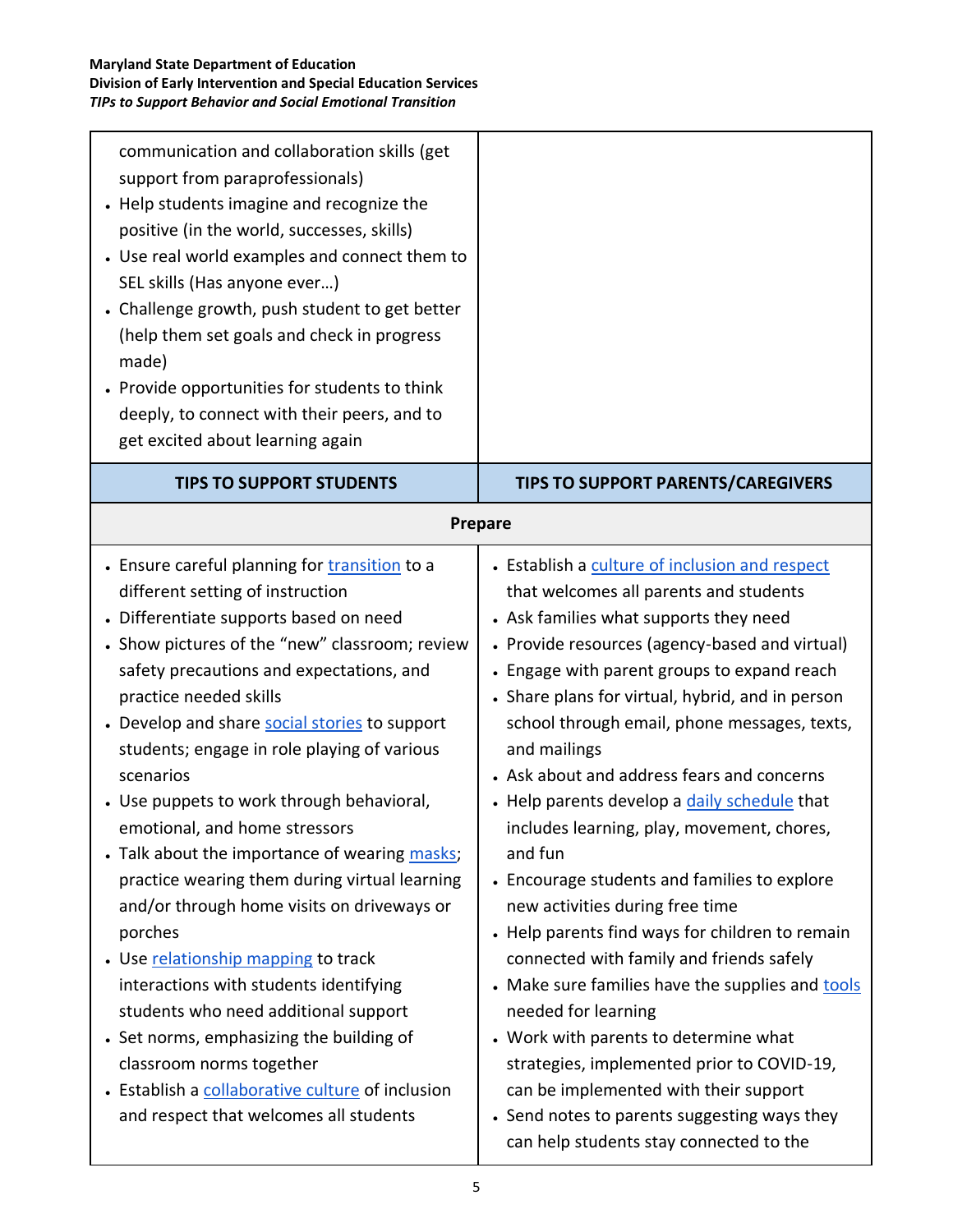| • Determine which strategies or best practices,<br>implemented prior to COVID-19, can be<br>implemented, even if differently<br>• Ensure systems are in place for early<br>identification of students missing too much<br>school, detecting root causes, and<br>implementing and monitoring effective tiered<br>interventions for reversing patterns<br>• Revisit school discipline policies focused on<br>re-engaging rather than removing                                                                                                                                                                                                         | work/class                                                                                                                                                                                                                                                                                                                                                                                                                                                                                                                                                                                                                                                                                                                                    |
|-----------------------------------------------------------------------------------------------------------------------------------------------------------------------------------------------------------------------------------------------------------------------------------------------------------------------------------------------------------------------------------------------------------------------------------------------------------------------------------------------------------------------------------------------------------------------------------------------------------------------------------------------------|-----------------------------------------------------------------------------------------------------------------------------------------------------------------------------------------------------------------------------------------------------------------------------------------------------------------------------------------------------------------------------------------------------------------------------------------------------------------------------------------------------------------------------------------------------------------------------------------------------------------------------------------------------------------------------------------------------------------------------------------------|
| <b>TIPS TO SUPPORT STUDENTS</b>                                                                                                                                                                                                                                                                                                                                                                                                                                                                                                                                                                                                                     | <b>TIPS TO SUPPORT PARENTS/CAREGIVERS</b>                                                                                                                                                                                                                                                                                                                                                                                                                                                                                                                                                                                                                                                                                                     |
| <b>Respond</b>                                                                                                                                                                                                                                                                                                                                                                                                                                                                                                                                                                                                                                      |                                                                                                                                                                                                                                                                                                                                                                                                                                                                                                                                                                                                                                                                                                                                               |
| • Refer students, including students who have<br>experienced known trauma, to school-based<br>counselors and outside support services<br>before disciplinary referrals<br>• Create a classroom calming corner (virtual or<br>in-person) for breaks<br>• Respond consistently<br>• Reinforce positive behavior, whenever<br>possible<br>• Reduce student escalation through effective<br>behavior management<br>• Share SE information and support available for<br>students (virtual opportunities)<br>• Connect students to family counseling, as<br>appropriate<br>• Ensure schools counselors and social workers<br>meet with students regularly | • Guide parents to establish a calming space at<br>home with soothing items (e.g. squishy balls,<br>books, bean bags, fidgets, play doh, stuffed<br>toys)<br>• Offer support and resources for parents to<br>address challenging behaviors<br>• Remind parents to take a break and to step<br>away for a few moments when needed<br>• Support parents to be kind and patient with<br>themselves<br>• Remind parents that mistakes happen and<br>that there will be opportunities to try again<br>• Talk to parents about helping students remain<br>physically active at home; physical wellness<br>positively impacts mental wellness<br>• Offer resources to families: school social<br>workers, psychologist, counselors, behavior<br>team |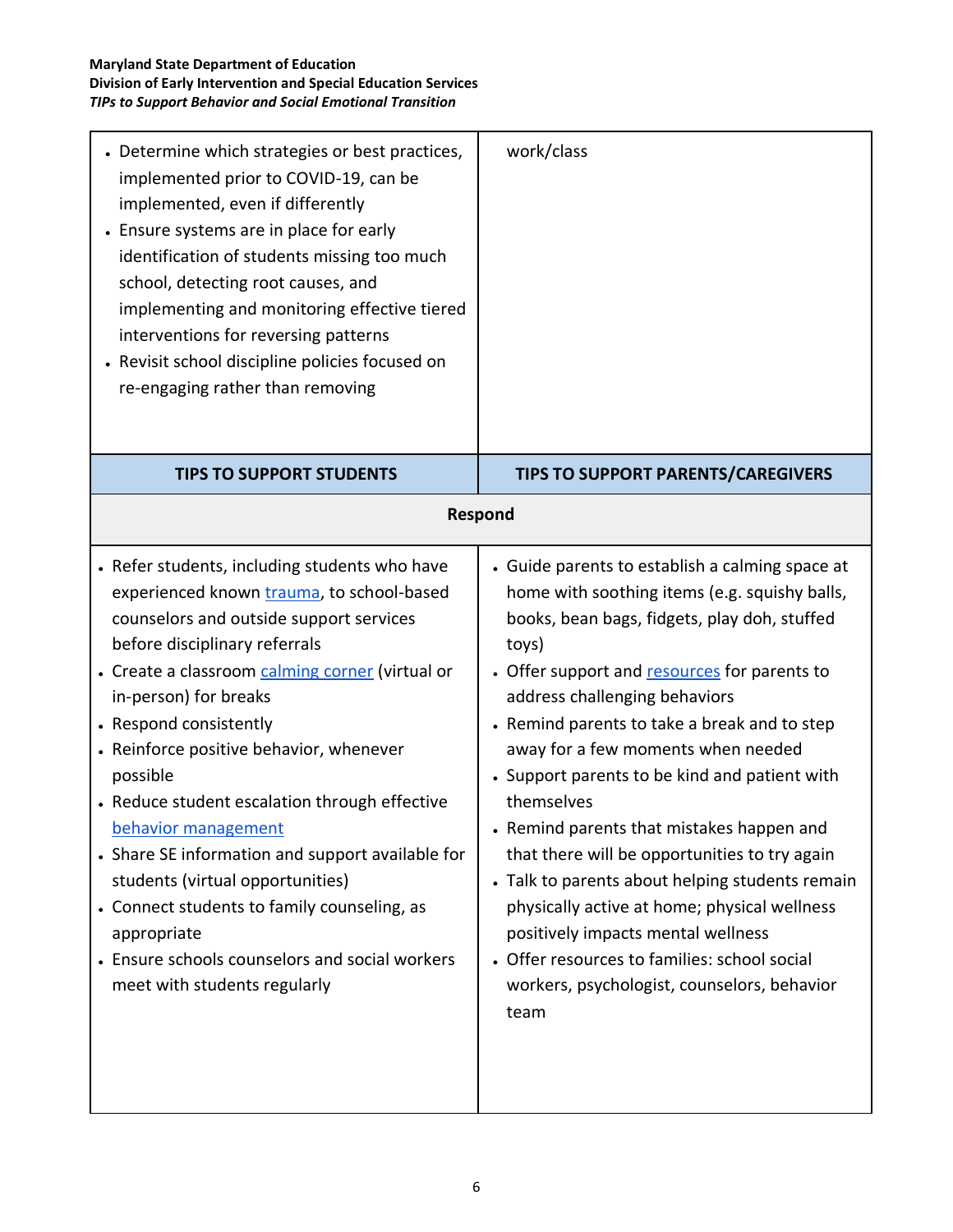| <b>TIPS TO SUPPORT STUDENTS</b>                                                                                                                                                                                                                                                                                                                                                                                                                                                                                                                                                                                                                                                                                                                                                                      | <b>TIPS TO SUPPORT PARENTS/CAREGIVERS</b>                                                                                                                                                                                                                                                                                                                                                                                                                                                                                                                                                                                                                                                                                                                   |
|------------------------------------------------------------------------------------------------------------------------------------------------------------------------------------------------------------------------------------------------------------------------------------------------------------------------------------------------------------------------------------------------------------------------------------------------------------------------------------------------------------------------------------------------------------------------------------------------------------------------------------------------------------------------------------------------------------------------------------------------------------------------------------------------------|-------------------------------------------------------------------------------------------------------------------------------------------------------------------------------------------------------------------------------------------------------------------------------------------------------------------------------------------------------------------------------------------------------------------------------------------------------------------------------------------------------------------------------------------------------------------------------------------------------------------------------------------------------------------------------------------------------------------------------------------------------------|
| <b>Connect/Support</b>                                                                                                                                                                                                                                                                                                                                                                                                                                                                                                                                                                                                                                                                                                                                                                               |                                                                                                                                                                                                                                                                                                                                                                                                                                                                                                                                                                                                                                                                                                                                                             |
| • Provide virtual staff-run group sessions where<br>students can opt in for conversations<br>• Provide social skills groups and/or behavior<br>development programs for students<br>• Provide mindful, self-help guidance and<br>wellness opportunities for students<br>• Provide opportunities for students to work<br>together through collaboration, discussion,<br>and group projects (e.g. pair students to<br>answer word problems or essays, have a<br>group of students choose a medium like art,<br>writing, or graphics to present a history)<br>• Ensure students have a safe space or time to<br>discuss problems/issues (e.g. pandemic,<br>racism, bullying, stress/trauma, etc.)<br>• Expand possibilities: connect students with<br>people and places that can broaden their<br>world | • Provide mindful, self-help guidance and<br>wellness opportunities for parents<br>• Provide linkages to agencies for MH and<br>behavior support<br>• Reach out to outside/partner agencies for<br>additional family support, in-home support,<br>and groups for students and parents<br>• Provide a "warm" line for parents where staff<br>(social workers, psychologists, etc.) can<br>provide support<br>• Provide opportunities for parents to connect<br>with each other, participate in different virtual<br>activities, come together to discuss different<br>topics, SE activities, workshops and webinars<br>• Facilitate a parent advisory council<br>• Provide parents with "virtual rooms" that offer<br>links for videos, social stories, etc. |

# **STRATEGIES TO SUPPORT TEACHER/STAFF WELLNESS**

## **TIPS FOR TEACHERS/STAFF**

#### **Engage**

- Share the "plan" with all staff; provide ongoing updates
- Facilitate opportunities for school connections (morning meetings, school announcements, etc.)
- Connect and check on staff and co-workers regularly; show appreciation and concern for each other's well-being; pay attention to all - not only those who seem to be struggling
- Provide virtual opportunities to connect and have fun (e.g. virtual groups, painting classes, book clubs, baking)
- Provide opportunities to share and laugh (staff Facebook page, fun or funny question to answer each day)
- Celebrate teachers, schools, and successes with and without students
- Acknowledge the emotional impact of providing services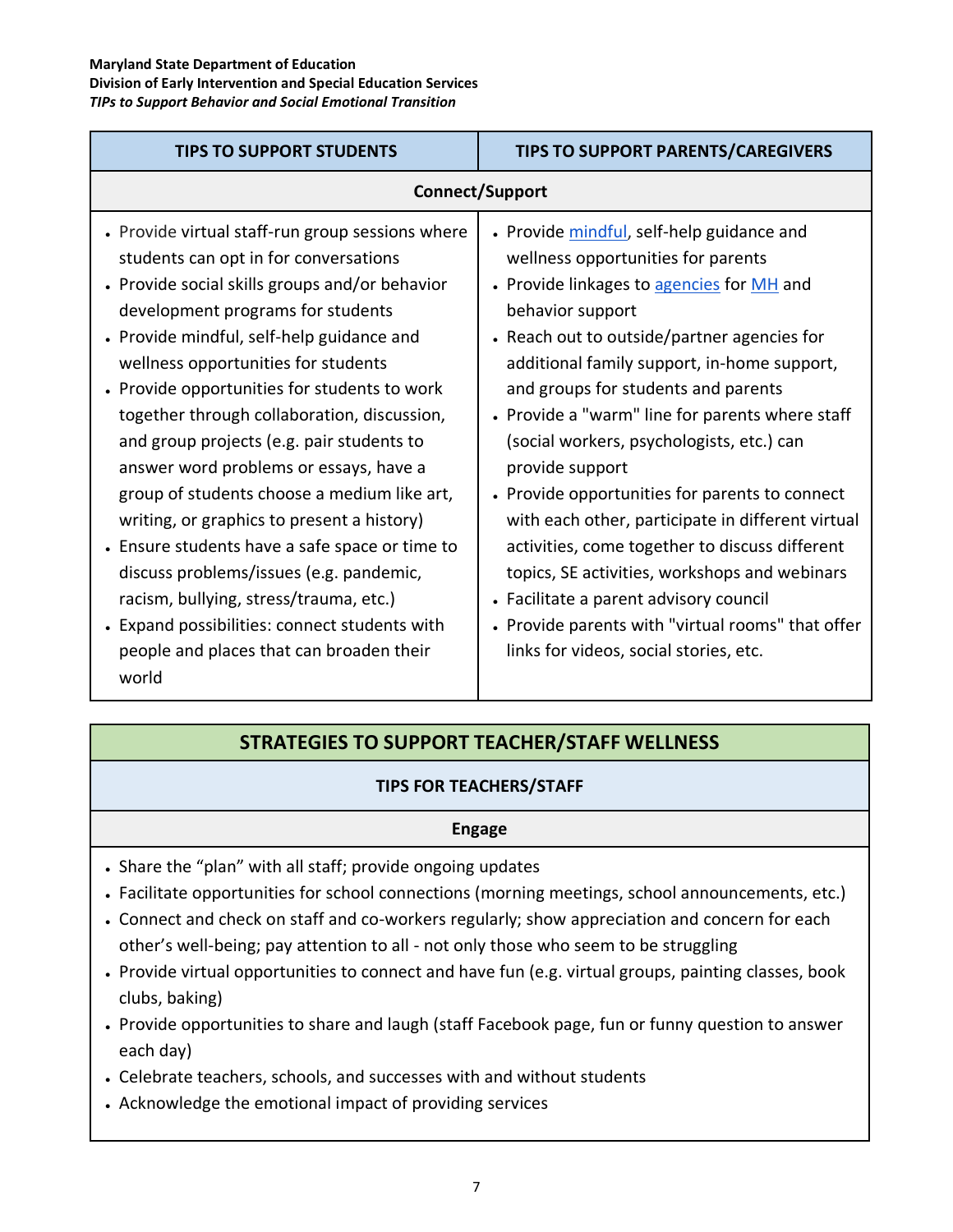#### **Maryland State Department of Education Division of Early Intervention and Special Education Services** *TIPs to Support Behavior and Social Emotional Transition*

### **Prepare**

- Plan for the unknown
- Prioritize equity and access for all
- Leverage technology resources; provide devices and training to paraprofessionals, as available, to support student learning
- Enlist paraprofessionals to support making videos (e.g. reading books, making crafts, doing yoga, tec.) to use in your virtual classrooms, to help with lesson planning (aid the teacher by preparing learning games and kits, researching learning topics, and locating resources for future lessons), and to assemble and distribute learning packets for students not attending virtual classes
- Secure protective equipment and plans to ensure health and safety
- Provide clear guidance; communicate updates on program and process changes; share news
- Remember that staff and students may need time adjusting to learning environments and different expectations
- Connect behavior support team and teacher specialists so they can offer support to students, relieving the classroom teacher
- Team up with paraprofessionals to attend the behavior management of students; work on strategies to help students learn expected behaviors within the different educational environments. Paraprofessionals can support developing good relationships, modeling respectful behavior, staying calm and positive, setting the scene for positive behavior, teaching each student what to do, responding to challenging behaviors, creating a win-win situation, interrupting and redirecting, catching students being good, and/or providing structure, routine, and organization.
- Enhance/strengthen/differentiate staff training and coaching

## **Support**

- Offer teachers and other school staff resources to community mental health support
- Provide opportunities to engage in peer support
- Offer teachers and other staff access to necessary supports to enhance teaching and learning (behavior support staff, technology, aides, etc.)
- Offer opportunities for educators to share practices that are working
- Provide mindfulness, self-help, and wellness opportunities for staff (e.g. yoga or meditation)
- Offer coaching and professional development opportunities in classroom management strategies and de-escalation techniques
- Offer teachers and staff training in youth mental health first aid, trauma informed practices, or like trainings